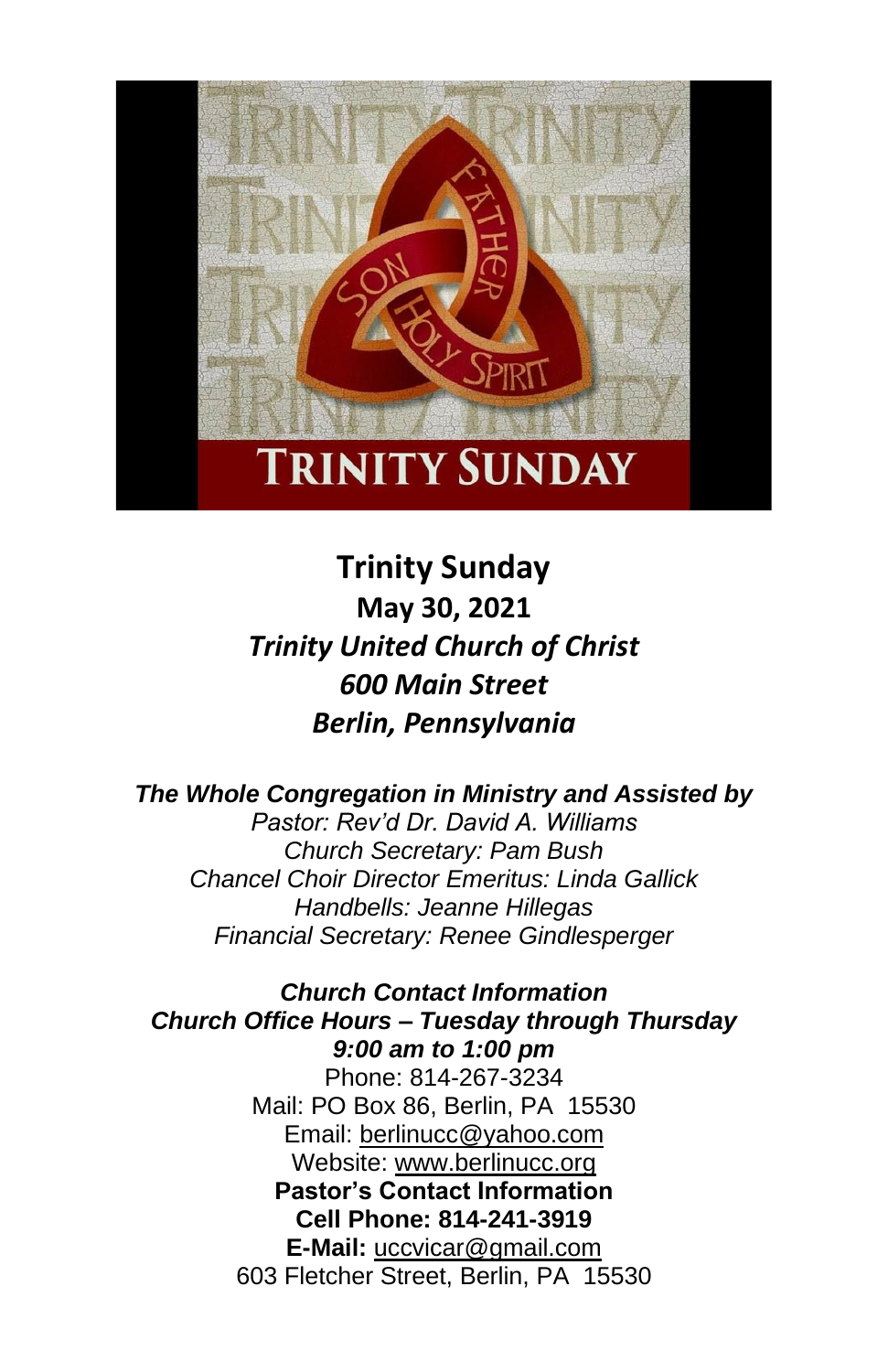**Music of Preparation** *Variations on "Melita"* – arr. D. Johnson

\***The Star Spangled Banner**

**\*The Pledge of Allegiance**

**\*The Pledge to the Cross**

**I pledge allegiance to the cross of Christ, and to the faith for which it stands, one church, holy catholic and apostolic, with grace and salvation for all. I acknowledge all people to be my brothers and sisters in the mystical body of Christ, and I will treat all people as I would the living Christ. Amen.**

\***The Doxology** *Praise God from Whom All Blessings Flow*

*Praise God from whom all blessings flow, Praise Him all creatures here below, Praise Him above the heavenly host, Praise Father, Son, and Holy Ghost! Amen.*

### **\*The Psalter** *Psalm 29*

**<sup>1</sup>** Ascribe to the LORD, O heavenly beings, ascribe to the LORD glory and strength. **<sup>2</sup> Ascribe to the LORD the glory due his name; worship the LORD in the splendor of holiness. <sup>3</sup>** The voice of the LORD is over the waters; the God of glory thunders, the LORD, over many waters. **<sup>4</sup> The voice of the LORD is powerful; the voice of the LORD is full of majesty. <sup>5</sup>** The voice of the LORD breaks the cedars; the LORD breaks the cedars of Lebanon. **<sup>6</sup> He makes Lebanon to skip like a calf, and Sirion like a young wild ox.**  <sup>7</sup> The voice of the LORD flashes forth flames of fire. **<sup>8</sup> The voice of the LORD shakes the wilderness; the LORD shakes the wilderness of Kadesh. <sup>9</sup>** The voice of the LORD makes the deer give birth and strips the forests bare, and in his temple all cry, "Glory!"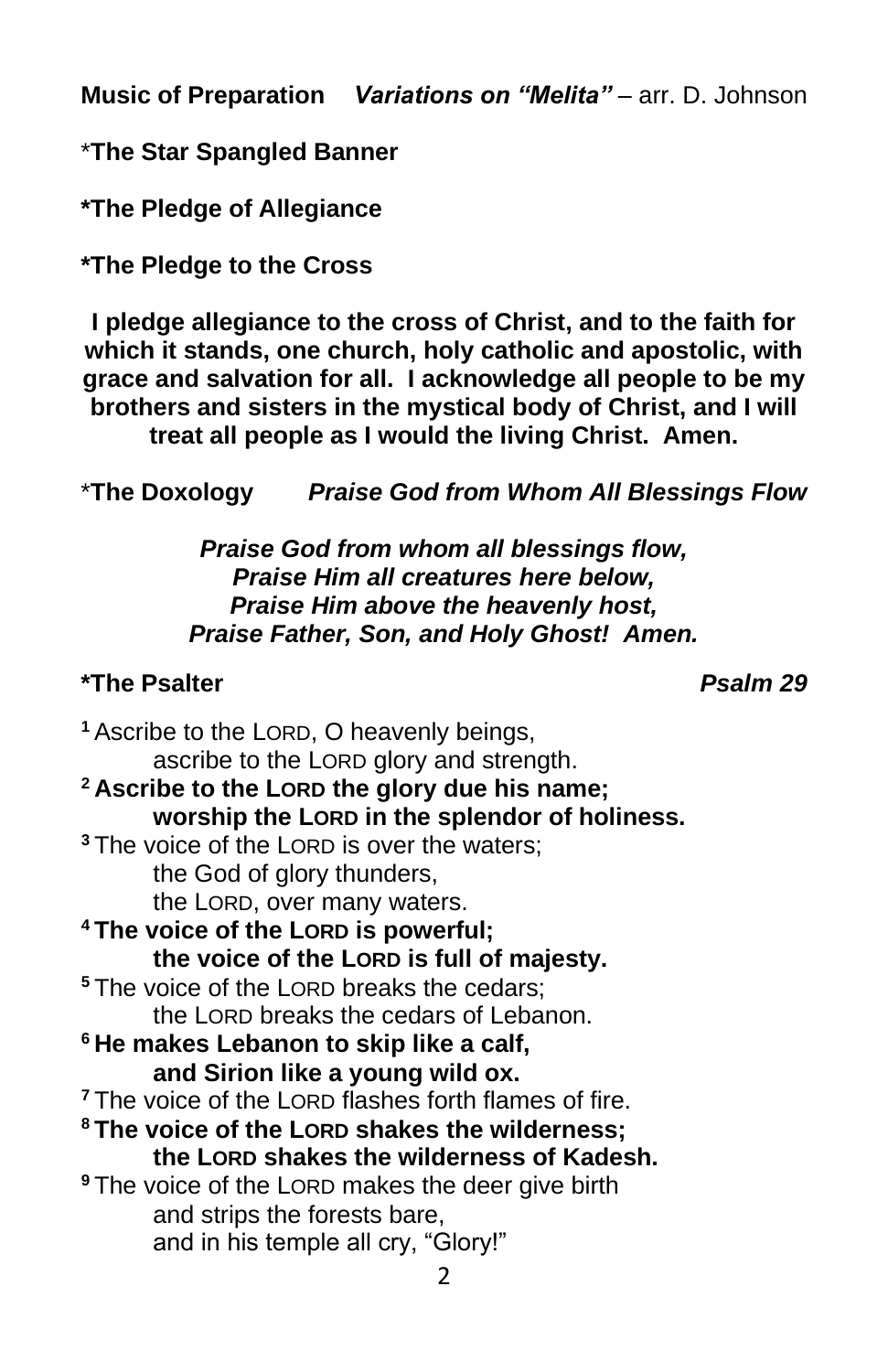# **<sup>10</sup> The LORD sits enthroned over the flood; the LORD sits enthroned as king forever.**

**<sup>11</sup>** May the LORD give strength to his people! May the LORD bless his people with peace!

### **\*Trinity Sunday Hymn: No. 262** *Holy, Holy, Holy*

#### **\*Apostolic Greeting**

Blessed be God: Father, Son, and Holy Spirit. **And blessed be his kingdom, now and forever. Amen.**

**Morning Prayer Our Savior's Prayer** [using **debts** and **debtors**]

## **Blessing and Dismissal of Children to Sunday School**

# **WE HEAR GOD'S WORD**

# **\*The Gospel of our Lord Jesus Christ Matthew 3:1-17**

Now there was a man of the Pharisees named Nicodemus, a ruler of the Jews. **<sup>2</sup>** This man came to Jesus by night and said to him, "Rabbi, we know that you are a teacher come from God, for no one can do these signs that you do unless God is with him." **<sup>3</sup>** Jesus answered him, "Truly, truly, I say to you, unless one is born again*<sup>2</sup>* he cannot see the kingdom of God." **<sup>4</sup>** Nicodemus said to him, "How can a man be born when he is old? Can he enter a second time into his mother's womb and be born?" **<sup>5</sup>** Jesus answered, "Truly, truly, I say to you, unless one is born of water and the Spirit, he cannot enter the kingdom of God. **<sup>6</sup>** That which is born of the flesh is flesh, and that which is born of the Spirit is spirit.*<sup>3</sup>* **<sup>7</sup>** Do not marvel that I said to you, 'You*<sup>4</sup>* must be born again.' **<sup>8</sup>** The wind*<sup>5</sup>* blows where it wishes, and you hear its sound, but you do not know where it comes from or where it goes. So it is with everyone who is born of the Spirit."

**<sup>9</sup>** Nicodemus said to him, "How can these things be?" **<sup>10</sup>** Jesus answered him, "Are you the teacher of Israel and yet you do not understand these things? **<sup>11</sup>** Truly, truly, I say to you, we speak of what we know, and bear witness to what we have seen, but you*<sup>6</sup>* do not receive our testimony. **<sup>12</sup>** If I have told you earthly things and you do not believe, how can you believe if I tell you heavenly things? **<sup>13</sup>** No one has ascended into heaven except he who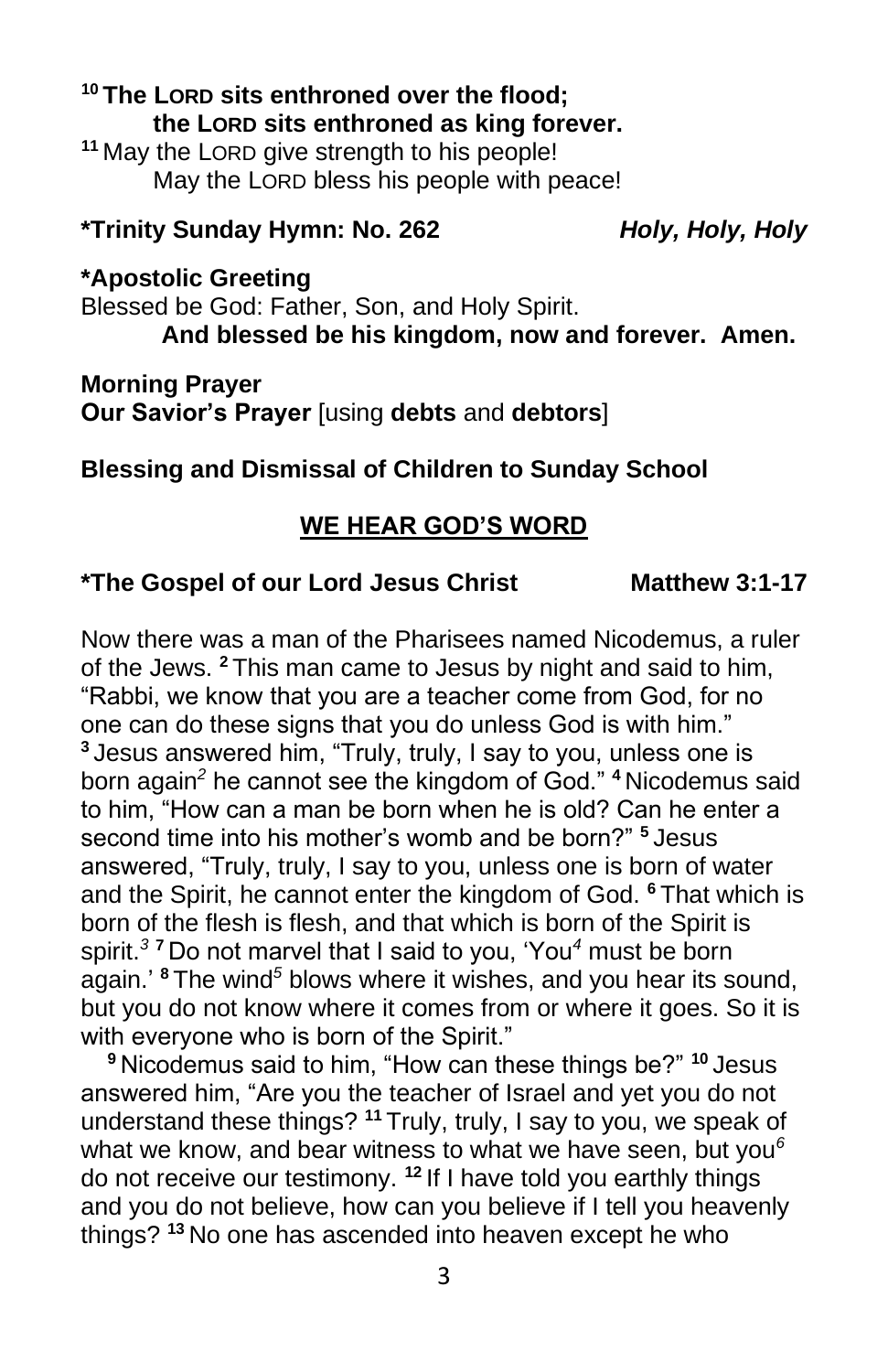descended from heaven, the Son of Man.*<sup>7</sup>* **<sup>14</sup>** And as Moses lifted up the serpent in the wilderness, so must the Son of Man be lifted

<sup>16</sup> "For God so loved the world,<sup>9</sup> that he gave his only Son, that whoever believes in him should not perish but have eternal life. **<sup>17</sup>** For God did not send his Son into the world to condemn the world, but in order that the world might be saved through him.

# **\*The Apostles' Creed**

**I believe in God, the Father Almighty, creator of heaven and earth.**

**I believe in Jesus Christ, his only Son, our Lord, who was conceived by the Holy Ghost, born of the Virgin Mary, suffered under Pontius Pilate, was crucified, died, and was buried; he descended into hades. On the third day he rose again; He ascended into heaven, is seated at the right hand of the Father, and will come again to judge the quick and the dead. I believe in the Holy Ghost, the holy catholic Church, the communion of saints, the forgiveness of sins, the resurrection of the body, and the life everlasting. Amen.**

**Proclamation of God's Word** "PD" *Trinity – A Mystery*

**The Saints in Action**

**\*Hymn of Dismissal: No. 267** *Come, Thou Almighty King*

#### **\*Sung Dismissal and Blessing** *Now Unto Him Who Is Able*

Now unto Him who is able to keep you from falling. To make you stand in His presence blameless and with great joy. To the only God our Savior, Jesus Christ our Lord. Be the glory, and the majesty, dominion, and authority. Both now and forevermore, Amen.

**Give Him the glory, and the majesty, dominion, and authority. Both now and forevermore, Amen!**

**\*Going Forth**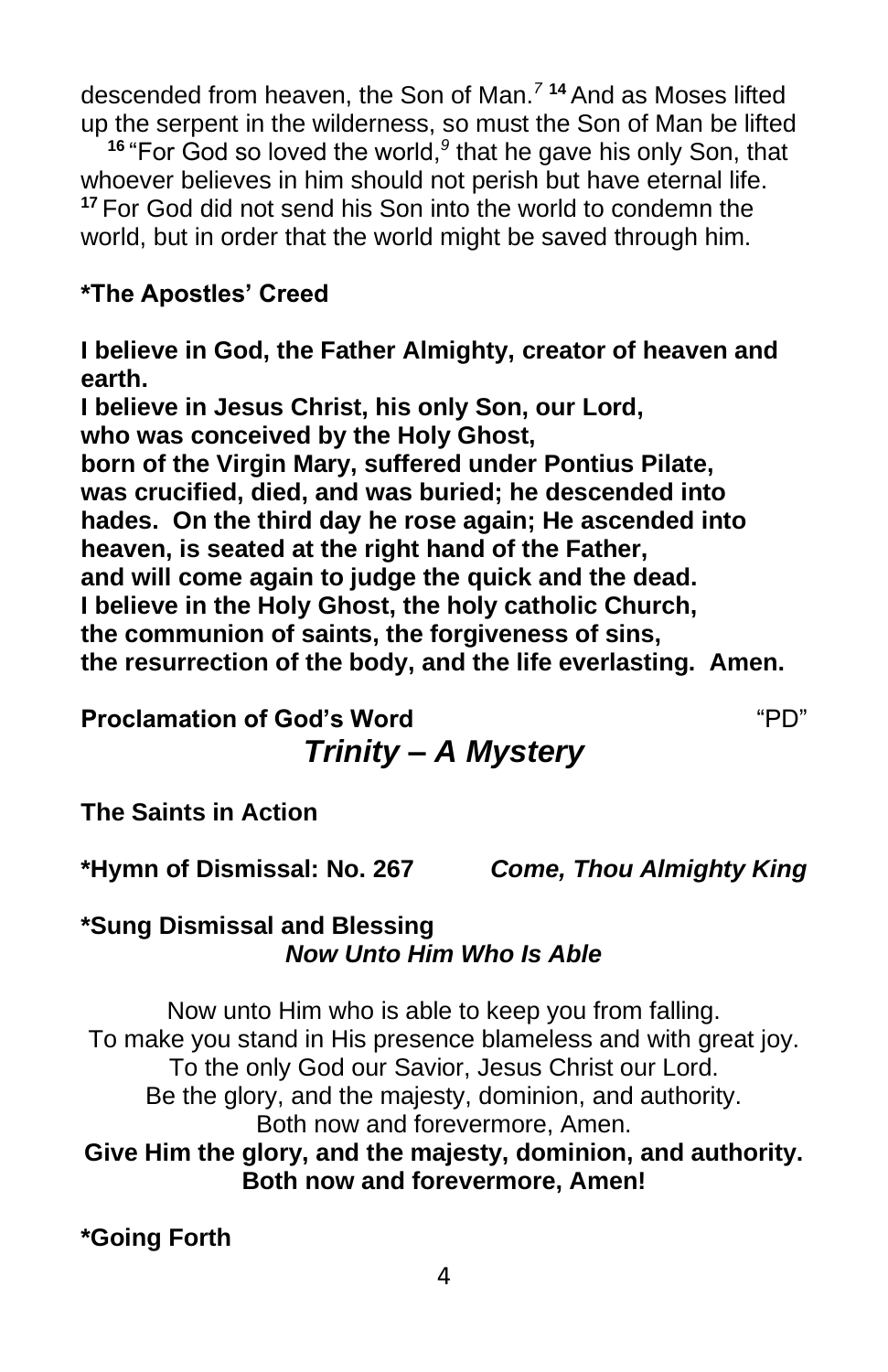# **The Saints In Action**

Next Sunday – 8:00 a.m. Worship 9:30 a.m. Worship – *Honoring Our Graduates* 9:45 a.m. Sunday School

**Graduating Seniors** – We will honor our graduating Seniors [High School and College] om Sunday, June  $6<sup>th</sup>$  at the 9:30 a.m. service. If you have or know of a "graduating senior" please call the church office to provide the information. A gift will be given that day to those whom we recognize here at Trinity.

**Croner Education Loan Fund** – Applications are now available for all college students who would like to seek a "low" interest loan from the Croner Education Fund. Applications will be due to the church office by June 30<sup>th</sup> for the coming academic year. Funds will be disbursed directly to your educational institution.

**Vacation Bible School** will be **August 9-13 (change of date)** here at Trinity. This year we will be exploring the story of "Moses!" Amy Clark and Jean Hart are serving as directors. We are seeking "helpers" to guide students groups, crafts, music, and food! Please offer your talents to make this a memorable event of summer 2021! We missed out on VBS last year due to COVID-19, we feel safe enough to engage with the children this summer.

**Children's Clearances –** The Church Office sent out letters requesting updated Children's Clearances. If you received a letter, please fulfill the request as soon as possible. For those helping with VBS if you are not sure if you have a current clearance, please call the church office. Pam has all of the information. THANK YOU!

**Consistory Announces Worship and Sunday School Schedule Change. . .** The Consistory has decided that as of Father's Day [June 20<sup>th</sup>] that the following schedule will become Trinity's time of worship and study: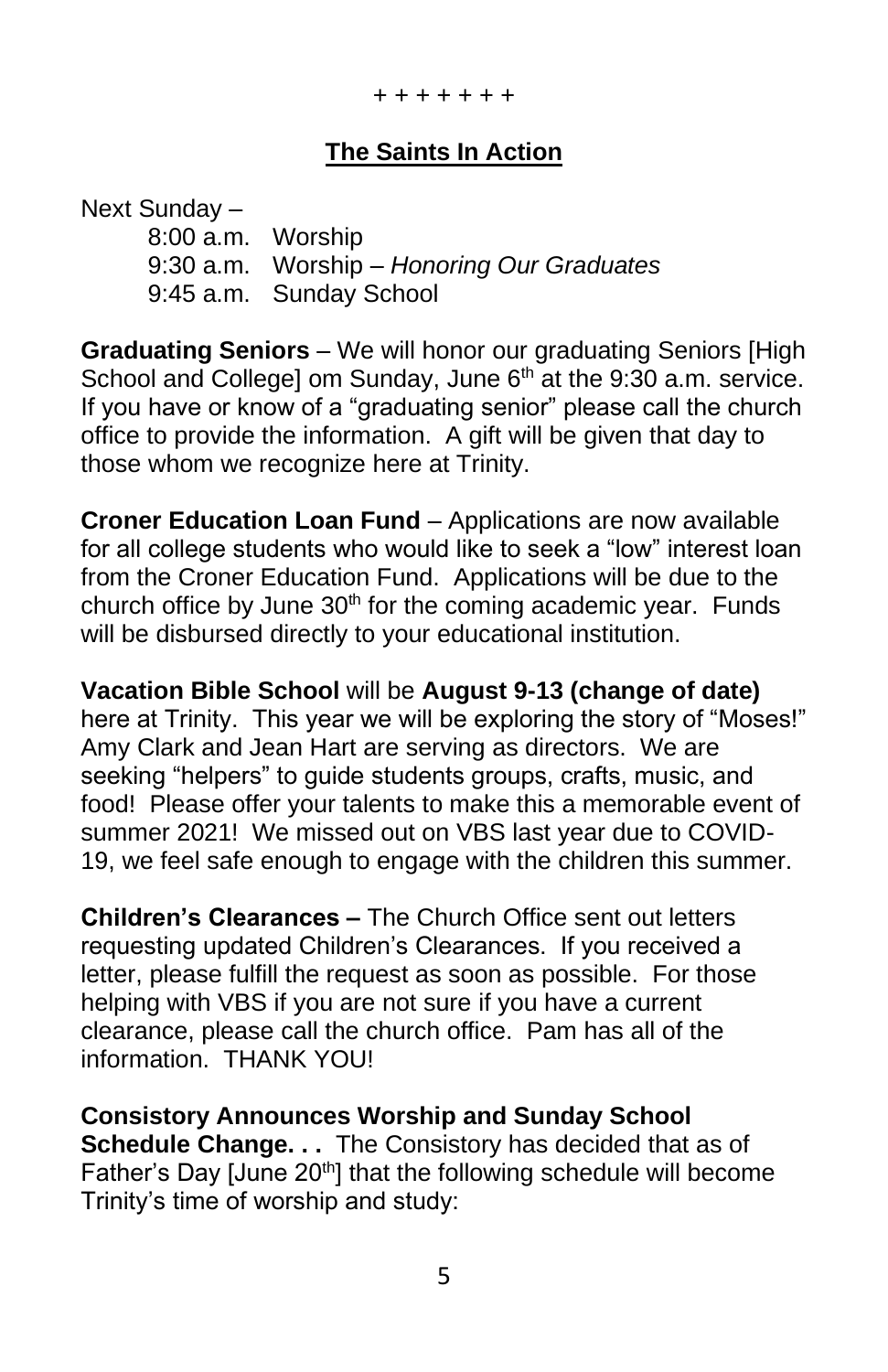# *9:00 a.m. Sunday Worship 10:10 a.m. Sunday School*

This schedule recognizes that we share our pastor with Zion Lutheran, Meyersdale and allows him time to greet following worship and travel safely to Meyersdale. The schedule change coincides with the Governor's Orders that businesses and other gathering places may now be filled to 100%. We encourage folks to wear their masks, however we will not mandate it. The decision of the Consistory was unanimous in choosing this schedule.

**Church Picnic –** What do you think about having our annual Church Picnic in the Grove on July 18<sup>th</sup>. Let Tom Calvert or one of the HUGS & KISSES moms know your opinion.

**Trinity Celebrates 250 Years** of ministry in 2027. We are starting to think about this celebration and how to commemorate this very special anniversary. Would you be willing to work with a team to create a plan for honoring this anniversary? Speak with Pastor of your interest.

# **JB Schrock Playground**

- On May 8th, the **Boy Scouts from Berlin Troop 135** scooped, shoveled, and spread landscape mulch that was donated by the **Berlin Brothersvalley School District**. We thank both organizations for their continued support of our park.
- Our **2021** S**ummer Program** will run from **June 14 - August 13, Monday - Friday, 9 am - 3 pm for ages 6- 12.** [Please note: children under the age of 6 *MUST* be accompanied by an adult!] We will have weekly themes such as Summer Safety, America, Oceans, Space, etc.
- Our Playground Supervisor will be **Kristi Tataleba**. We welcome her back for her 3rd year with us!
- The **Summer Food Program** will be partnering with us again this year ~ they will be providing **free GRAB-N-GO lunches** for **ALL children, ages 2-18** [no paperwork required] on **Tuesdays and Fridays** from **12:00 pm - 12:30 pm.** The Summer Food Program will run from **JUNE 6 - AUGUST 27.**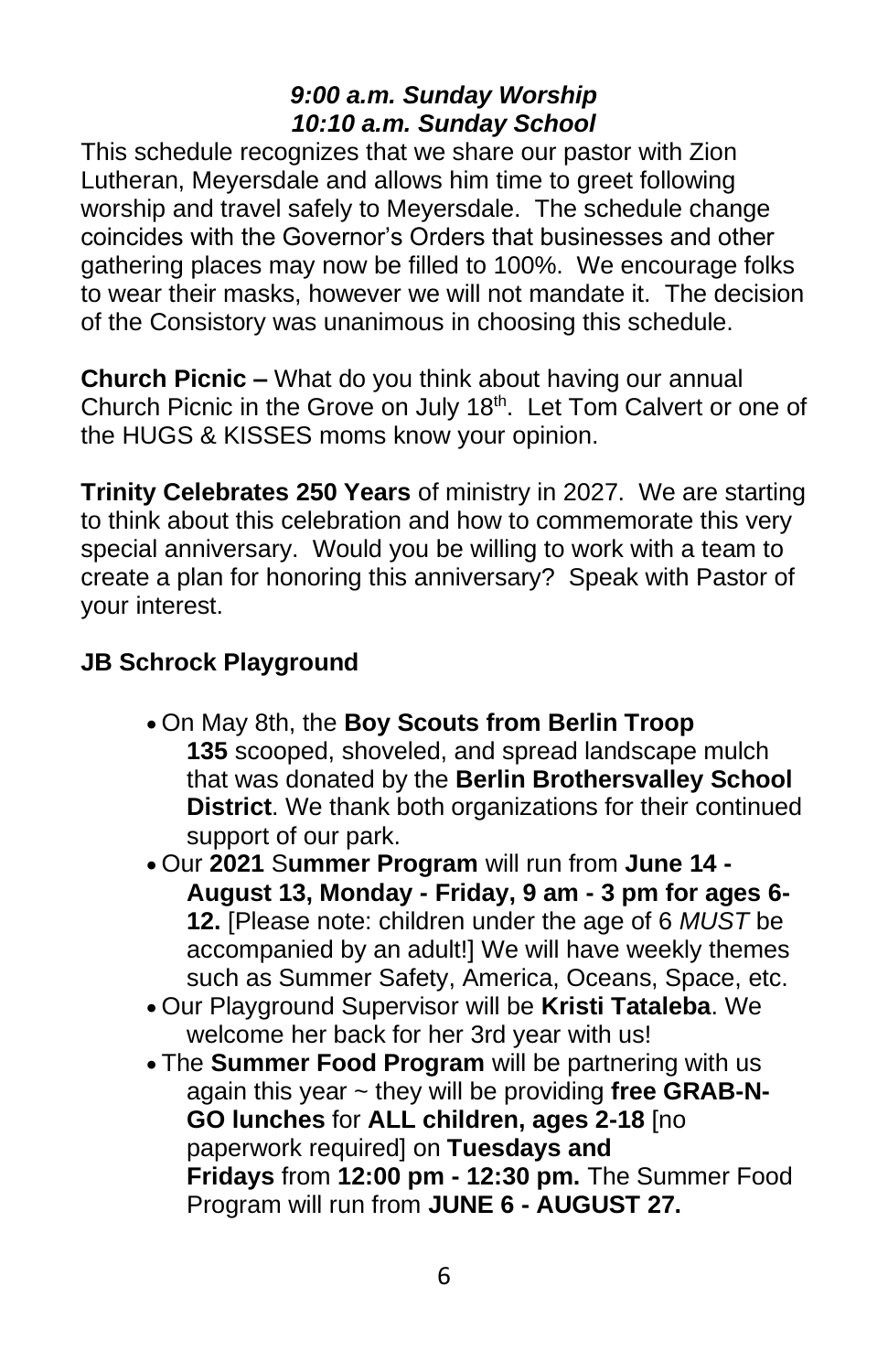- Our facility is also available for **rentals** during the evenings and weekends. Please contact Kristi at 814-267-3883 to discuss details.
- **We need your help!** In order to bring the **safety of our playground "fall zones" up to code**, the board has extensively researched the best options of the various types of surface materials for durability, safety, costefficiency, and maintenance concerns. After that careful research, we voted on a pre-consumer, non-toxic, virgin rubber mulch that is made in the USA. We have **reached out to many local organizations who have generously donated to this project**. We **still have a ways to go to meet our goal and would appreciate any donations from community members, organizations, and businesses.**
- **We need people** not just any people but folks who **love the J B Schrock Community Park** and all it has meant to them and our community for decades. We need volunteers who would be willing to serve as **Board members.** We also need folks who would be willing to help with **projects** to maintain and beautify our building and grounds. We are also looking for **volunteers to come during our Summer Program** to share their knowledge & skills with the kids.

Thank you to everyone who has made the J B Schrock Community Park such a special place over the years!

Please feel free to contact **Linda Karchner at 570-599-2635 or [jbschrockplayground@gmail.com](mailto:jbschrockplayground@gmail.com)** with any questions.

## **Those Remembered in prayer:**

God's guidance and protection for Armed Forces.

#### **Shut Ins:**

Roy Bucher, Helen Diest, Mary Forespring, Cynthia Kelly, Lois Krause, Deb Luteri, Lois Saylor, Dirkje Stellingwerf.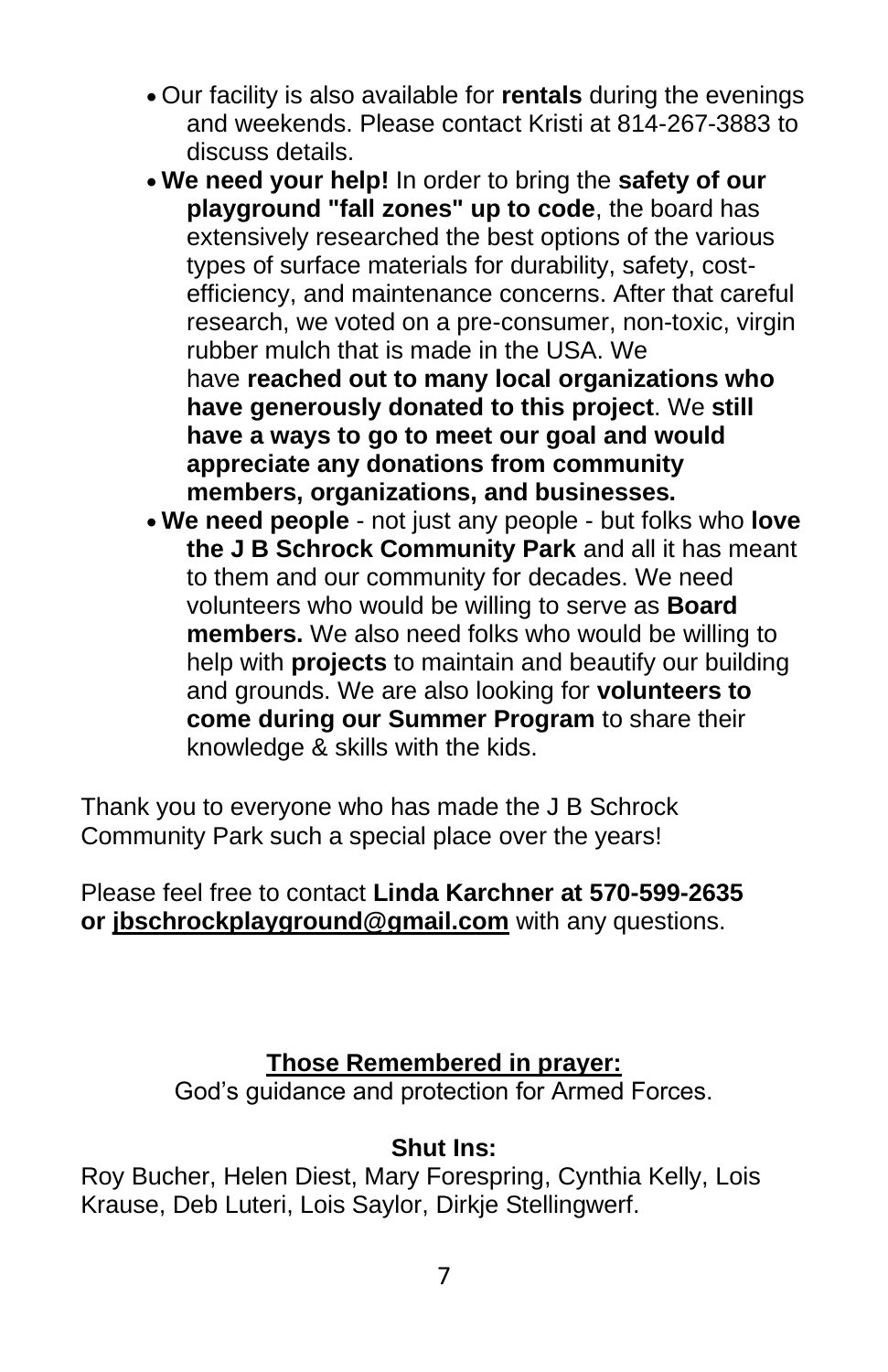#### **Healing Concerns:**

Mark Amyot, Donnie Baxter, Lindsey Stotler Cioci, Pam Crooks, John Durst, Susan Durst, Wilma Durst, Jane Fisher, Linda Gallick, Janet Gindlesperger, Kathryn Grimm, Brenda Leister, Larry McCullen, Bayley Mull, Charles (& Glenda) Paul, Nancy Schrock, Tyler Seifert, Dwight Smith, Robin Walker, Heather Weighley, Nancy Weighley, John Will, Karen Will, Kimberly Kay Roos Zimmerman.

|  | <b>Giving From 5/23/2021</b> |  |
|--|------------------------------|--|
|  |                              |  |

|              | Rec       | <b>Budget</b> | Over/Under |
|--------------|-----------|---------------|------------|
| General      | \$2353.00 | \$2434.93     | $-581.93$  |
| Ben          | \$201.00  | \$213.46      | $-512.46$  |
| <b>Maint</b> | \$206.00  | \$163.46      | \$42.54    |
| <b>Total</b> | \$2760.00 | \$2811.85     | $-551.85$  |

Benevolence includes Food Pantry of \$15

# *Where You May Find. . .*

**The Nursery:** *is on the lower level for children and their parent. A big screen TV is mounted in the room so that you may watch the service.*

**At the Sanctuary Entrances. . .** Large Print Bulletins **Example 20** Hearing Amplifiers Recycling Boxes for Bulletins *These Days –* Devotional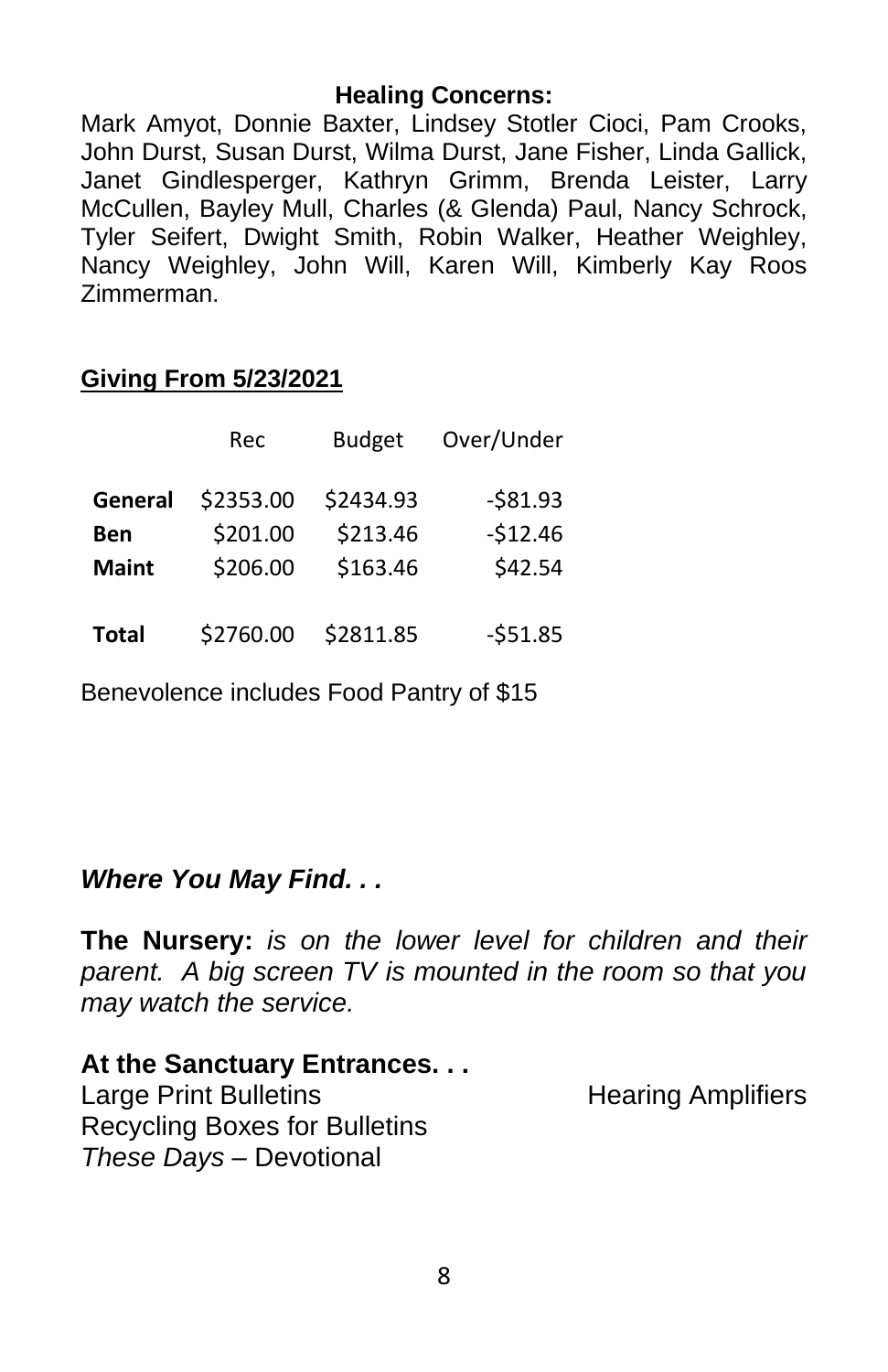# **Assisting in Worship**

*Sound:* Tyler Gindlesperger, Pam Bush

**The Flowers on the altar** in honor of the wedding of our grandson, Stewart Trulick & Kristin Paul, by Reon & Sheron Engleka.

**Bulletin** in honor of and in memory of all military and veterans by Reon & Sheron Engleka.

#### **A Bible Study The Trinity in the New Testament**

Where do we get this idea? Did the early church just make it up? I freely admit that you won't find the word *Trinity* in the Bible. That may well trouble you and others, but I would like you to understand that the idea of "three-in-one" is strewn everywhere throughout the New Testament. Here are some of the passages that imply the concept of the Trinity:

| Matthew 3:16-17 | 1 Corinthians 6:9-11  | Hebrews 2:3-4     |
|-----------------|-----------------------|-------------------|
| Matthew 28:19   | 1 Corinthians 12:4-6  | Hebrews 3:6-7     |
| Luke 1:35       | 2 Corinthians 1:21-22 | Hebrews 6:4-6     |
| Luke 1:67-69    | 2 Corinthians 3:3-4   | Hebrews 9:14      |
| John 14:16-17   | 2 Corinthians 5:5-10  | Hebrews 10:12-15  |
| John 14:26      | 2 Corinthians 13:14   | Hebrews 10:29-31  |
| John 15:26      | Galatians 3:1-5       | 1 Peter 1:2       |
| John 16:13-15   | Galatians 3:11-14     | 1 Peter 3:18      |
| John 20:21-22   | Galatians 4:4-6       | 1 Peter 4:14-17   |
| Acts 2:33       | Ephesians 1:3-14      | 2 Peter 1:21-2:1  |
| Acts 2:38-39    | Ephesians 2:18        | 1 John 3:21-24    |
| Acts 7:55       | Ephesians 2:22        | 1 John 4:1-2      |
| Acts 10:38      | Ephesians 3:4-7       | 1 John 4:13-14    |
| Acts 10:46-48   | Ephesians 3:14-19     | 1 John 5:6-9      |
| Acts 11:16-17   | Ephesians 4:2-6       | Jude 20-21        |
| Romans 5:5-6    | Ephesians 5:18-20     | Revelation 1:4-5  |
| Romans 8:3-4    | Colossians 1:7-10     | Revelation 1:9-10 |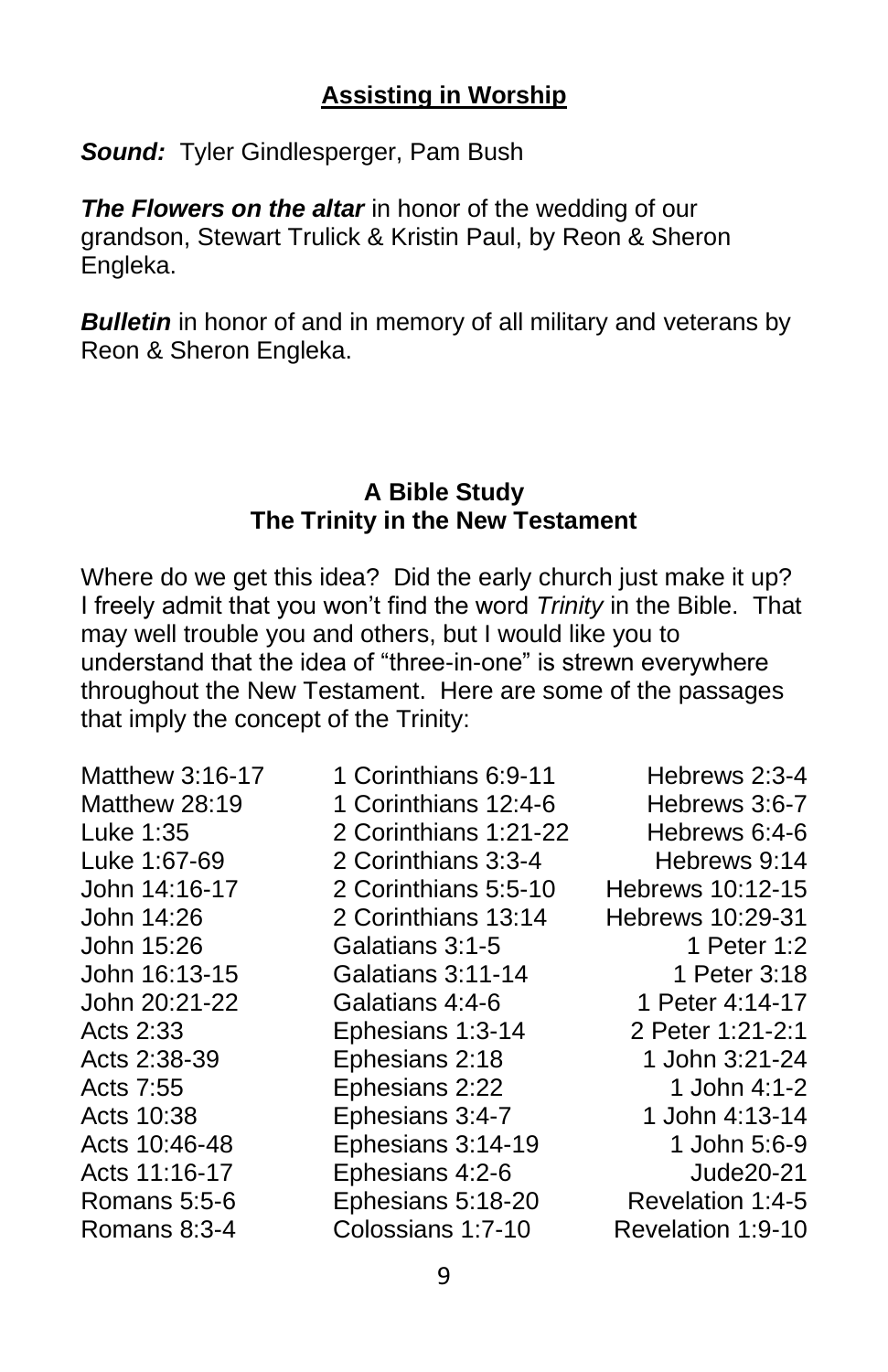Romans 8:8-11 1 Thessalonians 1:5-10 Revelation 2:7 Romans 8:16-17 1 Thessalonians 4:1-8 Revelation 2:26-29 Romans 14:17-18 1 Thessalonians 5:18-19 Revelation 3:5-6 Romans 15:16 2 Thessalonians 2:13-14 Rev. 3:12-13 Romans 15:17-19 1 Timothy 3:15-16 Revelation 5:6-7 1 Corinthians 2:8-10 2 Timothy 1:8-14 Revelation 14:12-13 1 Corinthians 2:12-16 Titus 3:4-8 Revelation 22:16-18

Feeling a bit overwhelmed by all of the above? I would suggest reading through 5 passages for 12 days and 6 passages for 2 days and in two weeks you can read through all 72 references provided.

Now as you read, I would like you to think about how the Triune God can change your life. This morning and next week, I will provide 5 practical ways that the triune God can change your life.

+ + + + + +

Kent R. Wilson writes about the Trinity and Prayer. I thought it well written to be of encouragement on how to pray recognizing the unique roles that the Father, Son and Holy Spirit fulfill when we pray.

The voice calling in to the switchboard was obviously very uneasy: "I have an important matter that I would like to discuss with someone, but I, uhm, am not sure who I should talk to."

As Christians we often have the same problem with prayer. To whom should we pray? Should we address our prayers just to the Father, or is it all right to pray to the Son or the Holy Spirit as well?

This question is best answered by looking at the unique roles that the three members of the trinity play when it comes to prayer. God the Father occupies the seat of sovereignty and acts on behalf of His spiritual children. The Father desires that we approach Him with the warm, tender cry of a child—"Abba, Father." Jesus pointed His disciples to the Father when they spoke in prayer (Mt. 6:6, Mt. 6:9; Jn. 16:23), and always addressed the Father in His own prayers.

The Son's role in prayer is the Mediator, the High Priest and the Revealer of God. By His death for us, Jesus Christ opened the way to the Father and gave us His name to carry our concerns to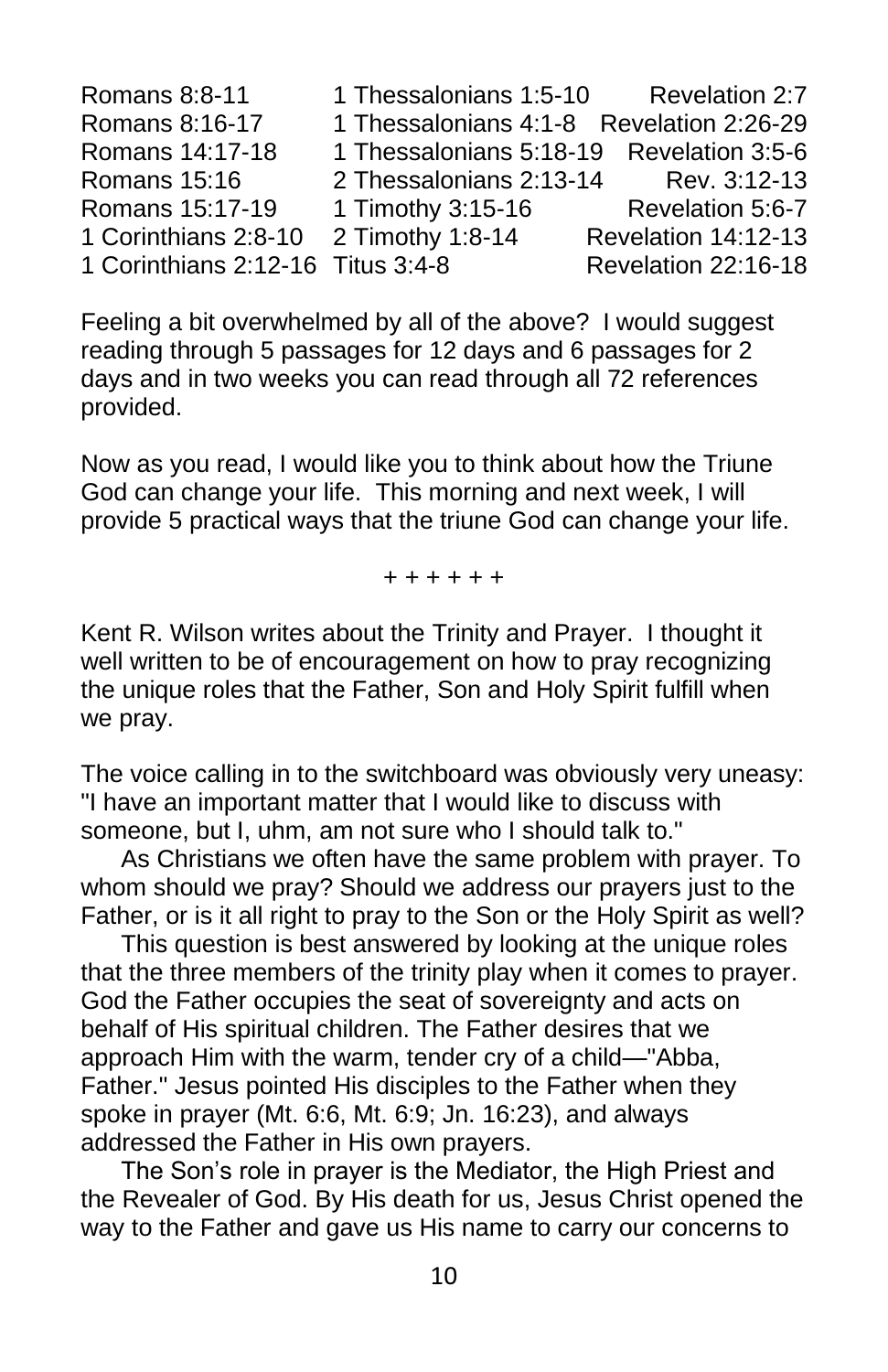the Father in prayer (Jn. 14:13–14; Jn. 16:24–26). He became our eternal High Priest, interceding for us with the Father because He understands our concerns, giving us confidence to draw near to God (Heb. 4:14–16). There are a few prayers in the Bible that are addressed to the Son (Acts 7:59, 1 Cor. 1:2), although the normal practice of the apostles and the saints is to address the Father.

The Holy Spirit, as the third member of the trinity, acts as the Enabler and the Interceder in prayer. The Holy Spirit makes the believer aware of his status as a child of God (Ro. 8:15, Gal. 4:6). He motivates and empowers us as we "pray in the Spirit" (Eph. 6:18). The Spirit also comes alongside the believer in prayer and helps "carry the load" when he does not know what to ask or how to pray (Ro. 8:26–27).

There is no instance in the New Testament where a prayer is addressed to the Spirit, although there is also no passage that directly prohibits praying to the Spirit. However, the normal pattern of prayer for the New Testament believer, based on the unique roles of each member of the Trinity, is that prayer is to be addressed to the Father (the Source) in the name of Jesus Christ (the Mediator) with the enablement of the Holy Spirit (the Enabler).<sup>1</sup>

<sup>1</sup> (1991). *[Discipleship Journal, Issue 62 \(March/April 1991\)](https://ref.ly/logosres/sc-dj062?art=dj062.02.01&off=127&ctx=%0aby+Kent+R.+Wilson%0a%0a~The+voice+calling+in)*.